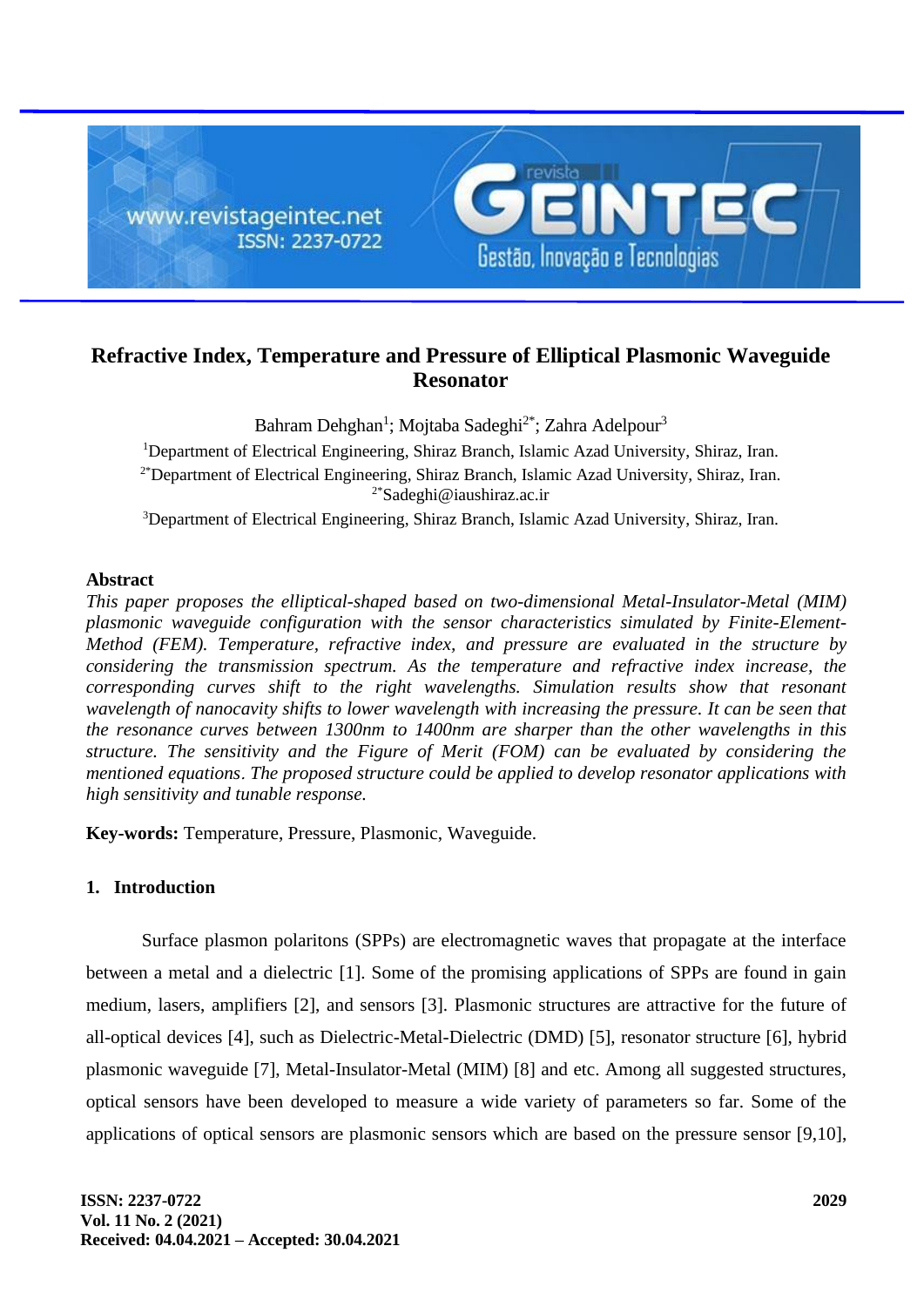biosensor [11], refractive index and temperature sensor [12] and etc. One of the most fascinating features of MIM waveguides is the construction of optical sensors by elliptical-shaped plasmonic waveguides [13, 14]. A major advantage of MIM waveguides is better confinement of light with a suitable propagation length for surface plasmon polaritons (SPPs) [15]. Increasing environmental refractive index induces dip position of the transmission spectrum shift towards longer wavelength [12]. Moreover, this scenario exists for temperature and dip minimum of the transmission spectrum.

In this paper, elliptical MIM plasmonic waveguide configuration is presented. Refractive index, temperature, and pressure sensing characteristics investigated in the structure.

The geometry of the configuration and theory are surveyed in Section 2. The results are offered in Section 3 in which the performance of the configuration with refractive index, temperature, and pressure are fully surveyed. Section 4 contains the conclusion part.

The proposed structure has potential advantages such as compact, low cost, and capability for multi-sensing applications.

#### **2. Structure and Theory**

The MIM plasmonic waveguide geometry is presented in Fig. 1. The blue and gray parts illustrate silver and silica, respectively. The physical parameters W and t are the width and port entrance thickness of the MIM waveguide, respectively. Also,  $h_1$  and  $h_2$  parameters are shown in Fig. 1. The specified values of parameters are shown in Table 1. In this analysis, at the wavelength 1550nm, the refractive index of SiO2 is 1.45. The transmittance in terms of wavelength is calculated by applying a commercial FEM, i.e. COMSOL multiphysics.

In the MIM plasmonic waveguide, the relative permittivity is defined by the Drude model [9, 15].

$$
\varepsilon_{\rm m}(\omega) = \varepsilon_{\infty} - \frac{\omega_{\rm p}^2}{\omega^2 + i\gamma\omega} \tag{1}
$$

where  $\epsilon_{\infty} = 3.7$  is the relative permittivity at infinite frequency. Also,  $\omega_{\rm p} = 9.17$ eV and  $y = 18$ meV are the frequency of the plasma oscillations and damping frequency, respectively.

|  | Table 1 – The Values of the Physical Parameters in Fig. 1. |
|--|------------------------------------------------------------|
|--|------------------------------------------------------------|

|  | W                                       |  |
|--|-----------------------------------------|--|
|  | 950nm 1.64μm 4.4μm 10.73μm 0.33μm 0.6μm |  |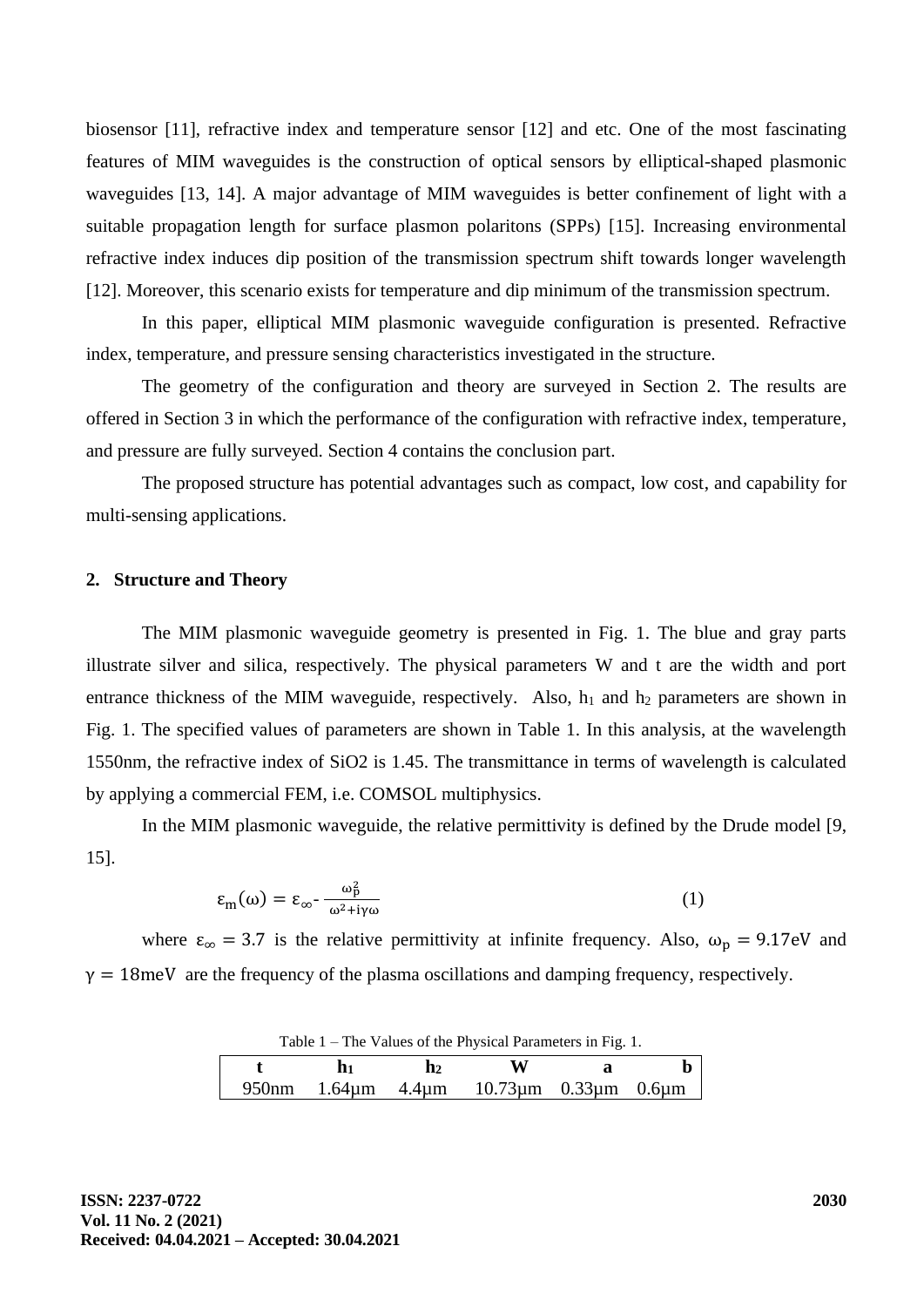

Figure 1 - MIM Plasmonic Waveguide Geometry with Perfectly Matched Layers (PML) Representation

The dispersion of primary mode is defined as follows [19]:

$$
\frac{\varepsilon_{\rm i} \mathbf{p}}{\varepsilon_{\rm m} \mathbf{k}} = \frac{1 - e^{\mathbf{k} \mathbf{w}}}{1 + e^{\mathbf{k} \mathbf{w}}} \tag{2}
$$

$$
k = k_0 \sqrt{\left(\frac{\beta_{\rm spp}}{k_0}\right)^2 - \varepsilon_i} \quad , \, p = k_0 \sqrt{\left(\frac{\beta_{\rm spp}}{k_0}\right)^2 - \varepsilon_m} \tag{3}
$$

$$
\beta_{\rm spp} = n_{\rm eff} k_0 = n_{\rm eff} \frac{2\pi}{\lambda} \tag{4}
$$

Here,  $\lambda$  is the wavelength in vacuum,  $\varepsilon_m$  and  $\varepsilon_i$  are metal and dielectric constant, respectively.  $n_{\text{eff}}$  is the effective refractive index of MIM waveguide,  $\beta_{\text{spp}}$  is the propagation constant of SPP and  $k_0 = \frac{2\pi}{\lambda}$  $\frac{\partial}{\partial \lambda}$  is the wavenumber.

By applying the temperature on the structure, the refractive index changes owing to the thermo-optic effect. The refractive index of SiO2 under temperature is [16]:

$$
n = 1.45 + T10^{-5} \tag{5}
$$

**ISSN: 2237-0722 Vol. 11 No. 2 (2021) Received: 04.04.2021 – Accepted: 30.04.2021**  **2031**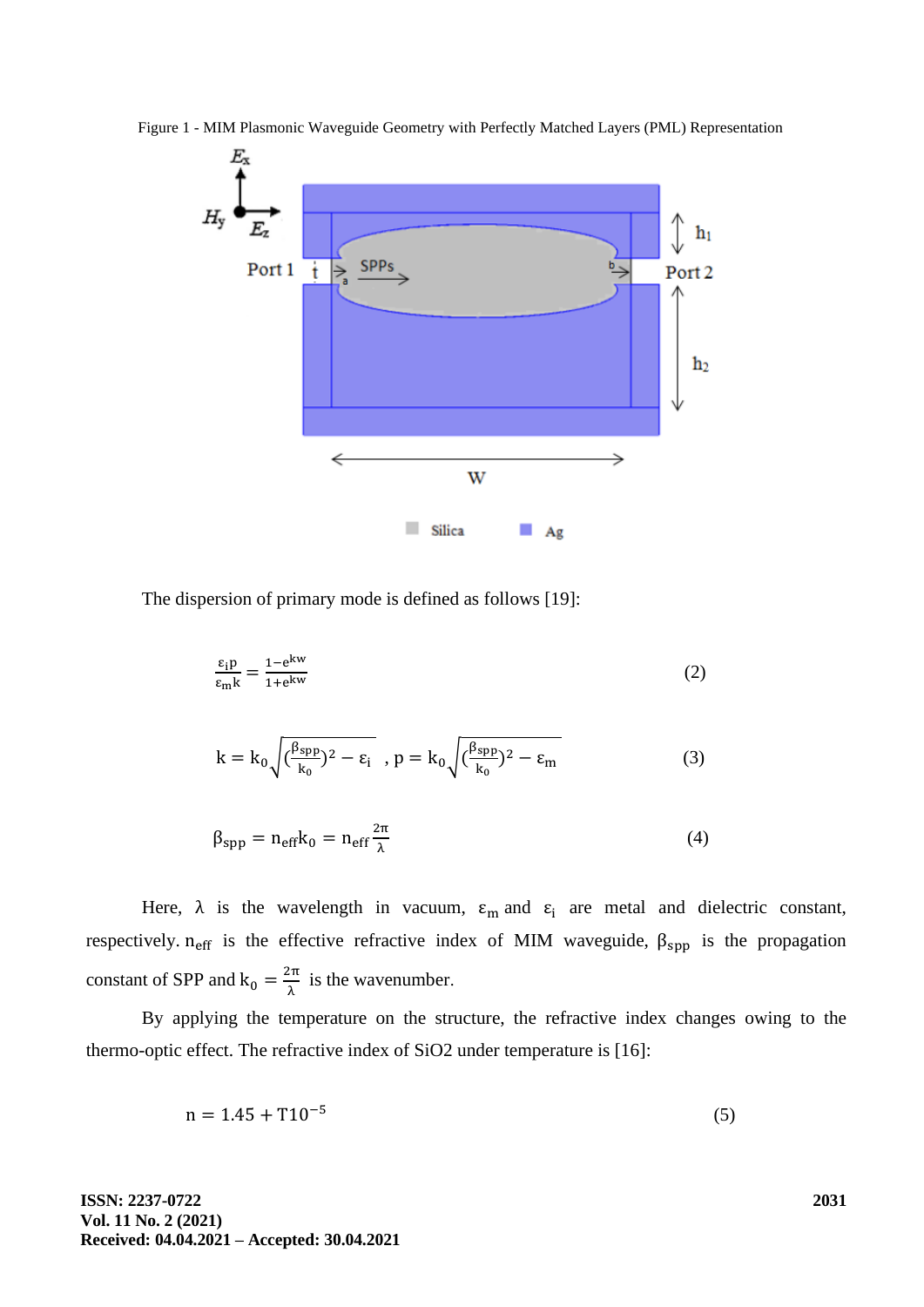where T and n are temperature and refractive index, respectively. The refractive index of SiO2 under pressure is represented in this study as [10]:

$$
n = 1.45 - 0.00965P \tag{6}
$$

where the pressure exerted in one direction is indicated by P.

### **3. Results and Discussion**

By using FEM and perfectly matched layers (PML), the transmission specifications of the structure are simulated. Based on the results shown in Figure 2a, the transmission spectrum indicates the minimum transmittance at the wavelength of 1371.5 nm is close to zero. The normalized electric field distribution at the wavelength of 1371.5 nm and 1400nm which is shown in Fig. 2b,c clearly indicates the differences between the two introduced wavelengths. Due to elliptical configuration of the structure, the SPPs can be observed in three directions. By changing the refractive index, the transmission curve shifts. The change in displacement of the transmission curve is due to the effects of temperature and pressure.

In the next step, the influence of the refraction index sensitivity is studied. Figure 3a shows that transmission spectrum versus the wavelengths for different refractive index swept from 1.43 to 1.46. As refractive index increases, the transmission spectrum displays a shift towards longer wavelength. The increasing environmental refractive index that induces dip wavelength of the transmission spectrum is exhibited in Fig. 3b. The refractive index sensitivity can be defined as [17]:

$$
S = \frac{\Delta \lambda}{\Delta n} \tag{7}
$$

where  $\Delta\lambda$  and  $\Delta n$  are the resonant wavelength variation and applied refractive index variation, respectively. The refractive index sensitivity can be obtained 950 nmRIU<sup>-1</sup>. Figure of merit (FoM) is another significant parameter providing an appropriate measurement which means the ratio of sensitivity for wavelength to the bandwidth of resonance can be defined as [6, 18]:

$$
FOM = \frac{S}{FWHM}
$$
 (8)

**ISSN: 2237-0722 Vol. 11 No. 2 (2021) Received: 04.04.2021 – Accepted: 30.04.2021**  **2032**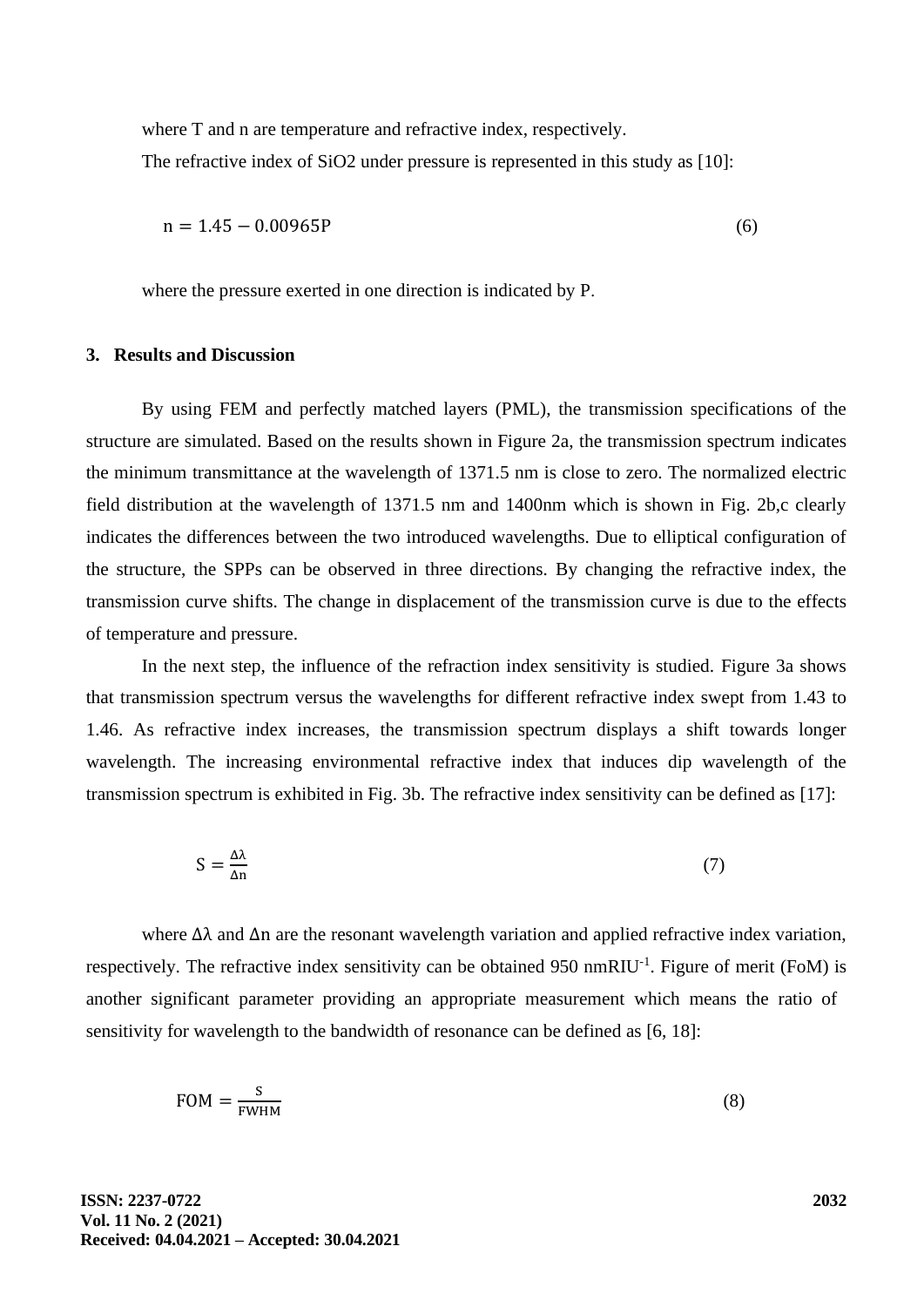The value of  $166$  RIU<sup>-1</sup> is calculated in our simulation for FOM. In the next step, the temperature sensing specifications of the configuration are studied. With increasing temperature from 0 to 600°C, the resonant wavelength has a linear shift to a higher wavelength as shown in Fig. 4. The sensitivity for temperature is  $\Delta\lambda/\Delta T$ , this value can be obtained as 0.01 nm/°C.

Finally, the pressure variation of silica is evaluated by the transmission spectrum in the proposed wavelength. There is a linear relationship between the pressure of silica and the wavelength which can be seen in Fig. 5.



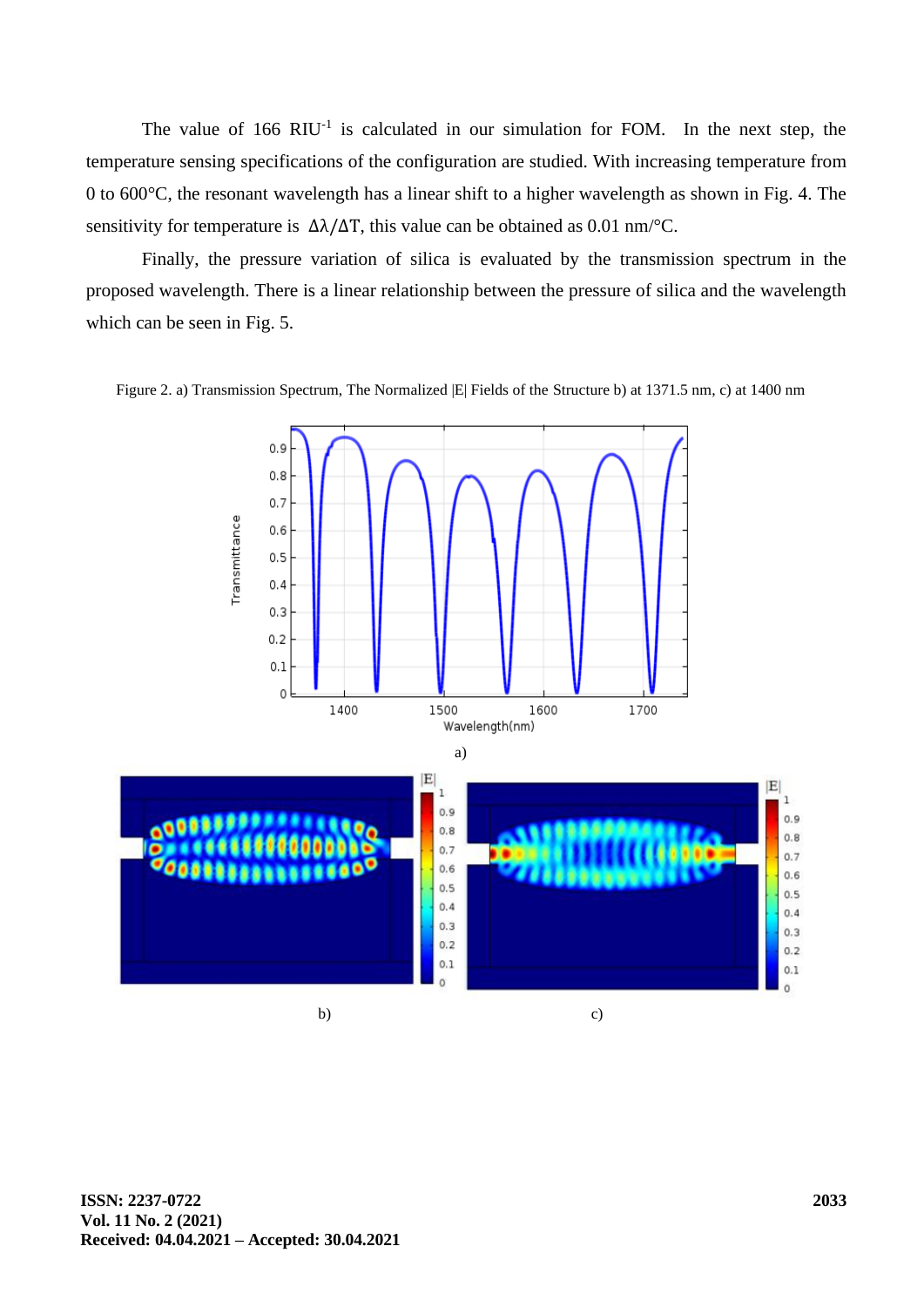Figure 3. a) The Transmission Spectrum of the Structure with different Refractive Index, b) The Dip Position Versus Refractive Index in the Wavelength Domain from 1340 nm to 1400 nm



Figure 4 - The Dip Position Versus Temperature in the Wavelength Domain from 1340 nm to 1400 nm

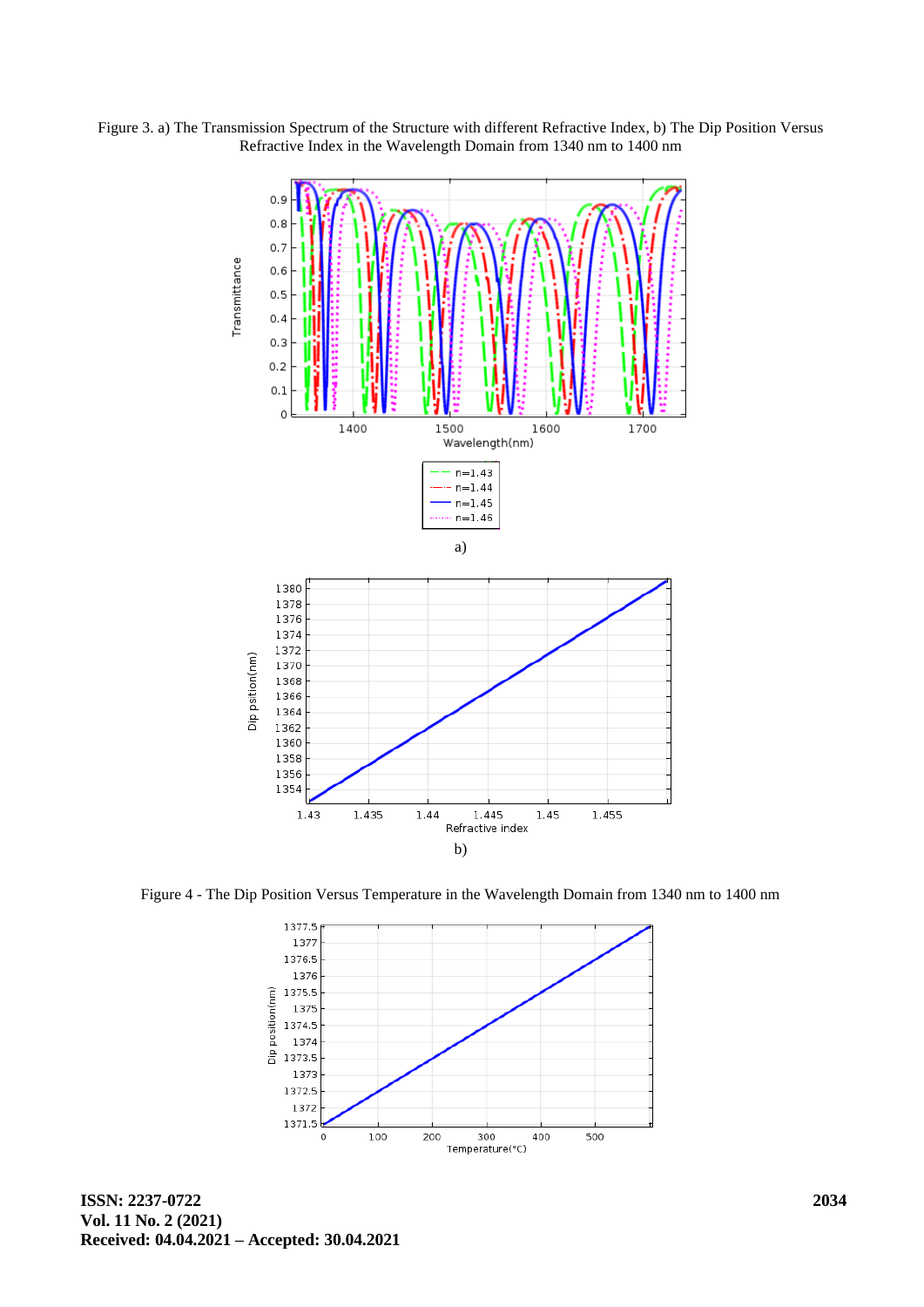Figure 5 - The Dip Position Versus Pressure in the Wavelength Domain from 1320 nm to 1380 nm



As pressure increases, the transmission spectrum exhibits will be shift towards lower wavelength. The FOM is enhanced at the beginning of the chart because of the sharp and higher transmitted signal. The pressure, sensitivity, and FOM of the first dip position of wavelengths are given in table 2. The table represents a suitable linear relation between the resonance wavelength and the pressure being used. The best FOM and sensitivity, related to 1Gpa.

The results of this study show different sensitivity values at different wavelengths. The designed structure offers a new concept for the compact and highly tunable plasmonic sensor design, such as nanosensor and nanolaser.

| Pressure(Gpa) | Sensitivity(nm/Gpa) | $FOM(Gpa^{-1})$ |
|---------------|---------------------|-----------------|
|               | 1362.5              | 252.31          |
|               | 676.75              | 125.32          |
|               | 448                 |                 |
|               |                     |                 |

Table 2 – The Sensor Components Under Pressure

## **4. Conclusion**

In this article, the elliptical plasmonic structure with resonator characteristics was investigated that were affected by temperature, refractive index, and pressure. The proposed plasmonic sensor structure has potential applications in tunable multi-sensing and nanoscale industrial sensing. This work can play an important role in improving the performance of optical circuits.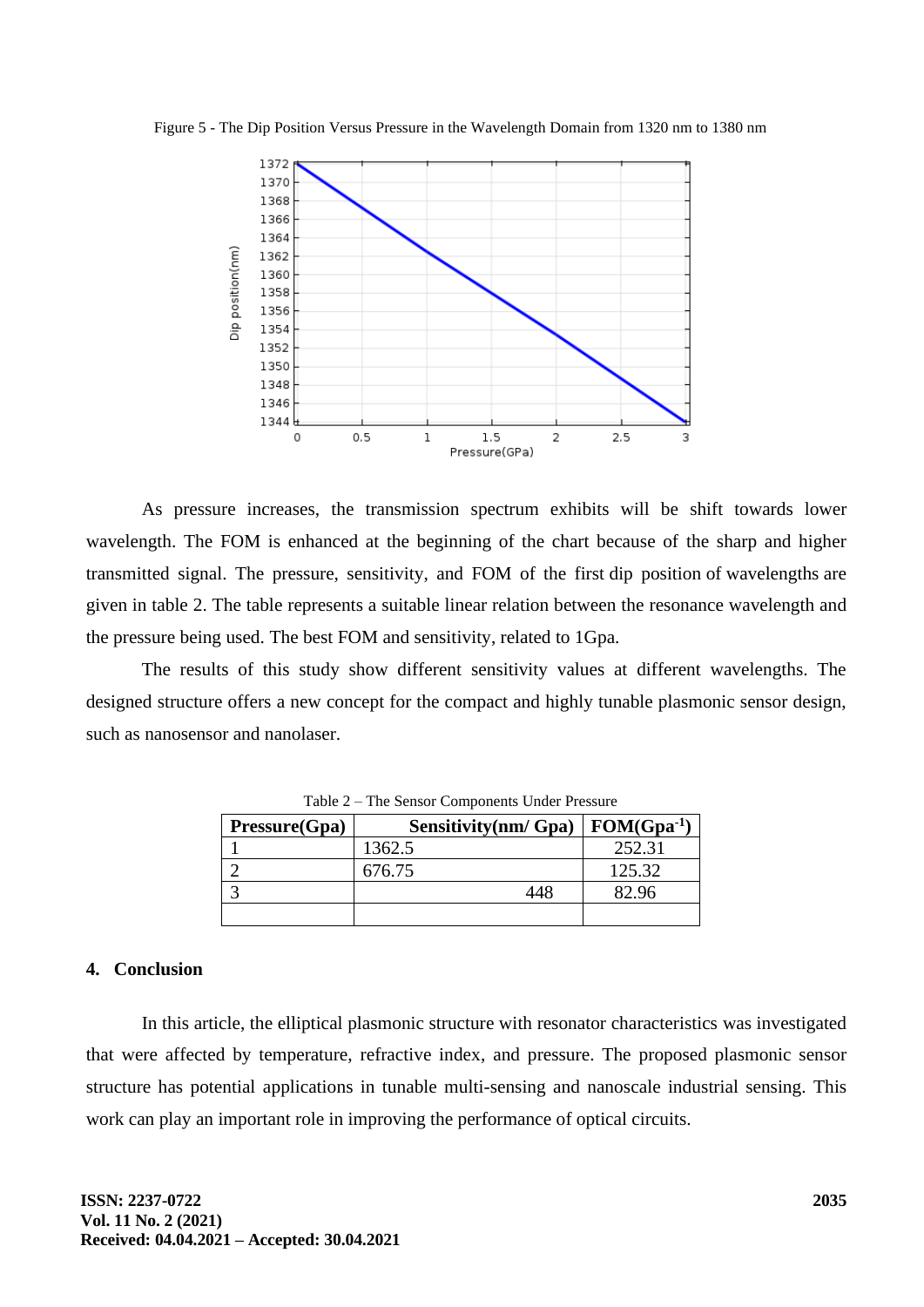## **References**

Maier, S.A. (2007). *Plasmonics: fundamentals and applications*. Springer Science & Business Media.

Luo, X., & Yan, L. (2012). Surface plasmon polaritons and its applications. *IEEE Photonics Journal*, *4*(2), 590-595.

Marini, A., Conforti, M., Della Valle, G., Lee, H.W., Tran, T.X., Chang, W., & Biancalana, F. (2013). Ultrafast nonlinear dynamics of surface plasmon polaritons in gold nanowires due to the intrinsic nonlinearity of metals. *New Journal of Physics*, *15*(1), 013033.

Ouahab, I., & Naoum, R. (2016). A novel all optical  $4 \times 2$  encoder switch based on photonic crystal ring resonators. *Optik*, *127*(19), 7835-7841.

Kostrobiy, P., Poliovyi, V., Pavlysh, V., & Nevinskyi, D. (2016). Plasmon-polariton waves in the structures "dielectric-metal-dielectric": Experiment and modeling. *In XIth International Scientific and Technical Conference Computer Sciences and Information Technologies (CSIT)*, 208-211.

Wu, T., Liu, Y., Yu, Z., Peng, Y., Shu, C., & Ye, H. (2014). The sensing characteristics of plasmonic waveguide with a ring resonator. *Optics express*, *22*(7), 7669-7677.

Dai, D., & He, S. (2009). A silicon-based hybrid plasmonic waveguide with a metal cap for a nano-scale light confinement. *Optics express*, *17*(19), 16646-16653.

Stoja, E., & Frezza, F. (2013). Metal-insulator-metal (mim) plasmonic waveguide based directional couplers operating at telecom wavelengths. *In 6th UK, Europe, China Millimeter Waves and THz Technology Workshop (UCMMT)*, 1-2.

Duan, G., Lang, P., Wang, L., Yu, L., & Xiao, J. (2016). An optical pressure sensor based on π-shaped surface plasmon polariton resonator. *Modern Physics Letters B*, *30*(21), 1650284.

Dehghan, B., Sadeghi, M., & Adelpour, Z. (2019). The optical characteristics of the defected plasmonic waveguide under pressure. *Optik*, *184*, 44-49.

Rohde, F., & Porcar, R. (2011). A localized surface plasmon sensor for early cancer detection. *In International Workshop on Biophotonics*, 1-3.

Kong, Y., Qiu, P., Wei, Q., Quan, W., Wang, S., & Qian, W. (2016). Refractive index and temperature nanosensor with plasmonic waveguide system. *Optics Communications*, *371*, 132-137.

Teng, D., Cao, Q., Li, S., & Gao, H. (2014). Tapered dual elliptical plasmon waveguides as highly efficient terahertz connectors between approximate plate waveguides and two-wire waveguides. *JOSA A*, *31*(2), 268-273.

Xue, W., Guo, Y.N., Li, P., & Zhang, W. (2008). Propagation properties of a surface plasmonic waveguide with double elliptical air cores. *Optics express*, *16*(14), 10710-10720.

Sun, L., Wang, J., Wang, Y., Liu, H., Liu, C., & Gao, S. (2015). Electromagnetically induced transparency of double-groove shaped plasmonic waveguide. *Optik*, *126*(20), 2596-2599.

Revathi, S., Inabathini, S.R., & Pal, J. (2015). Pressure and temperature sensor based on a dual core photonic quasi-crystal fiber. *Optik*, *126*(22), 3395-3399.

Ayoub, A.B., & Swillam, M.A. (2017). High performance optical systems using MIM based plasmonic structures. *Journal of Physics Communications*, *1*(3), 035007.